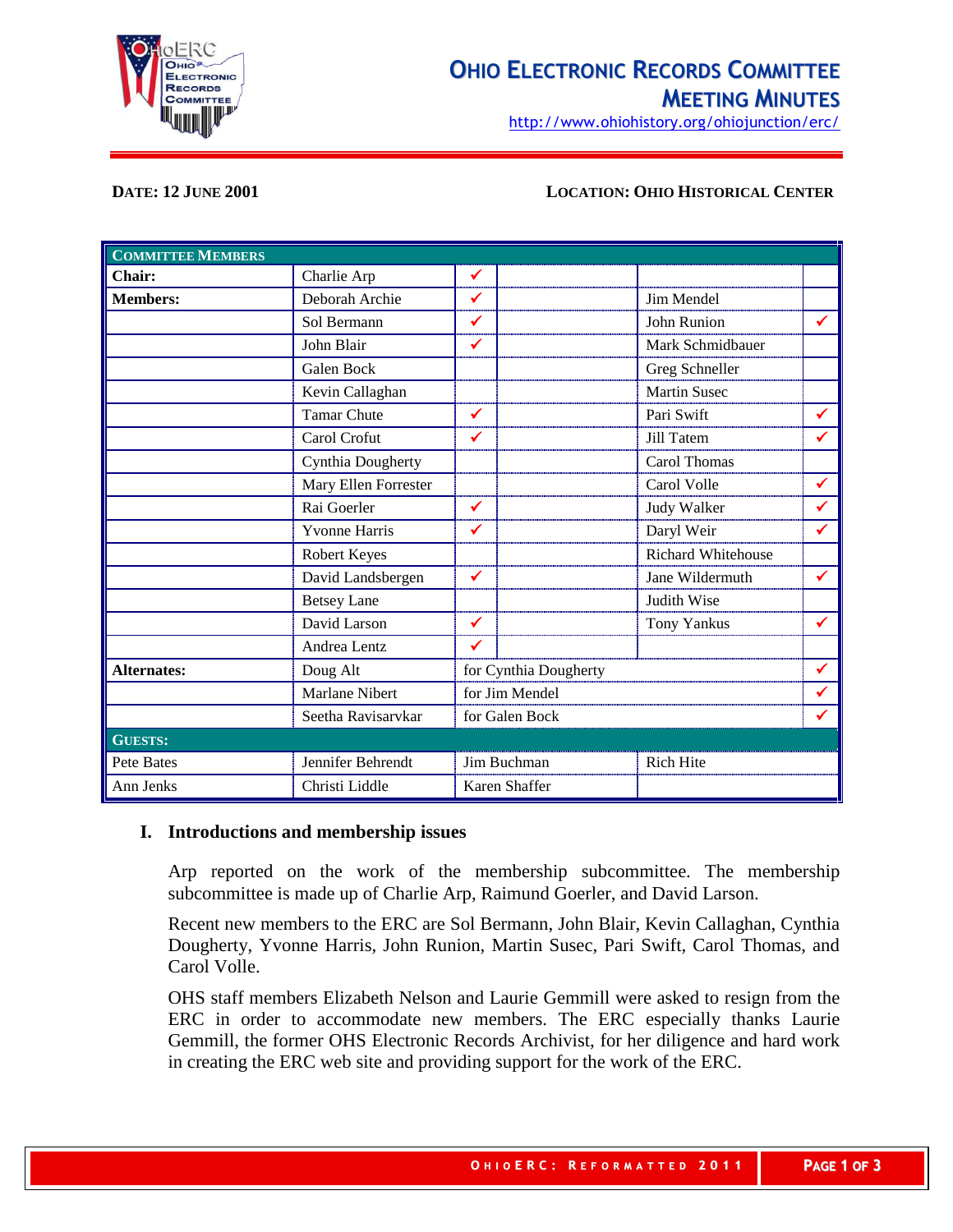

# **II. Working Group Reports**

Arp reported that the TIS working group is reviewing the working draft of the TIS Handbook. The Handbook will be sent to the Department of Administrative Services Office of Information Systems Policy and Planning and the Ohio Attorney's General Office for comment. The ERC will vote on the TIS Handbook in August 2001.

Judy Walker reported on the work of the file management working group. The group recommended that the file management group be combined with the Records Management Application working group. The ERC accepted the recommendation and the new working group will begin meeting in summer 2001.

### **III.Additional Reports**

Arp reported that funding requests for the Joint Electronic Records Repository Initiative have been denied because of the state's budgetary problems. Consequently, OHS will not receive the \$100,000 NHPRC grant award for the JERRI project. JERRI partners are currently considering submitting a grant application to the National Science Foundation.

Jim Buchman, State Library of Ohio, reported on the Electronic Publications Pilot Project (EP3). EP3 was an LSTA funded project that studied the issues and evaluated products for the identifying, capturing, providing access to, and preserving web based publications create by state agencies. The Project results showed that there are currently no products available on the market with the necessary functionality. The project team has recommended that work continue as a partner in OCLC's digital vault project.

Judy Walker reported that, per the recommendation of the ERC, the OHS Local Government Records Program revised the Electronic Records Management Guidelines and has made them available to local governments via the web.

Judy Walker reported on the last six months of ERC web site statistics.

| <b>ERC Main Page</b>               | 7274 |
|------------------------------------|------|
| <b>Email Guidelines</b>            | 1642 |
| General Schedule for E-Records 297 |      |
| <b>Imaging Guidelines</b>          | 1705 |
| Links Page                         | 583  |
| Records Management Guidelines 843  |      |
| TIS Main Page                      |      |

Dr. David Larson reported that state agencies will be able to file retention schedules online beginning this summer using Records Management and Information System (RIMS). This project is based on the GILS prototype developed by OHS, but does not include the metadata attributes included in that system.